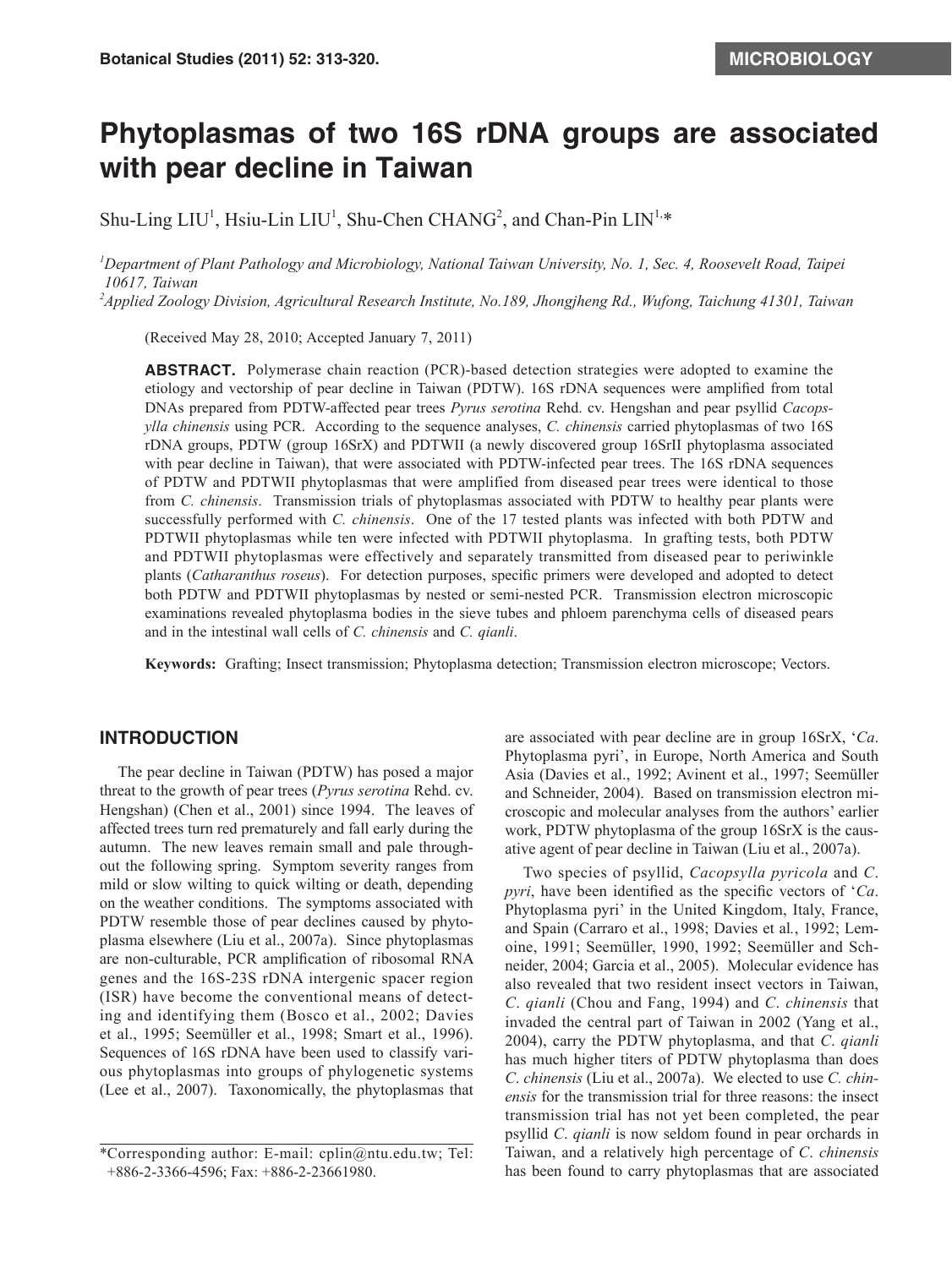with pear decline in Taiwan (Liu et al., 2007b; Yang et al., 2004).

In a study that monitored PDTW phytoplasma in *C*. *chinensis* from 2003 to 2006, partial rDNA sequences of a phytoplasma of group 16SrII (741 bp) and sequences of PDTW phytoplasma were frequently identified in individual psyllids (Liu et al., 2007b). According to restriction fragment length polymorphism (RFLP) analysis, the causative agent of pear decline in southern Australia is the sweet potato little leaf (SPLL) phytoplasma, which belongs to the 16SrII group (Schneider and Gibb, 1997). The symptoms of phytoplasma-affected pears (*Pyrus communis*) in Australia are not of curling and reddening leaves (Agrios, 2005) but of decline and dieback (Schneider and Gibb, 1997). Whether the sequences of the 16SrII phytoplasma found in *C*. *chinensis* indicate the existence of group 16SrII-pear decline phytoplasma in Taiwan has thus become a relevant concern.

Leaf redness and curling followed by progressive weakening and wilt of *P. serotina* Rehd. cv. Hengshan, were first observed in Jianshih, Hsinchu County, northern Taiwan in the autumn of 2006. Since sequences of both PDTW and 16SrII phytoplasmas were identified in *C*. *chinensis* collected from the Jianshih area (Liu et al., 2007b), the pathogen associated with the pear decline there and in other areas of Taiwan needs to be identified. In this study, the presence of a 16SrII phytoplasma in both *P. serotina* Rehd. cv. Hengshan and in *C*. *chinensis* was confirmed based on sequence analysis, demonstrating the association of this 16SrII phytoplasma with pear decline in Taiwan using transmission electron microscopy. The 16SrII phytoplasma was thus named PDTWII phytoplasma to avoid confusion with the PDTW phytoplasma of the 16SrX group, previously reported (Liu et al., 2007a). This study also verified the capacity of *C*. *chinensis* to transmit both PDTW and PDTWII phytoplasmas to healthy *P. serotina* Rehd. cv. Hengshan, and completed transmission trials on pear decline phytoplasmas from *P. serotina* Rehd. cv. Hengshan to periwinkle plants (*Catharanthus roseus* cv. Passion) by grafting. Specific PCR primers were designed and utilized to detect both PDTW and PDTWII phytoplasmas.

#### **MATERIALS AND METHODS**

#### **Pears and insects used in this study**

Pear tree shoot and leaf samples (*P. serotina* Rehd. cv. Hengshan) were collected from pear orchards in the Dungshr and Heping areas of central Taiwan and the Jianshih area in northern Taiwan, from 2004 to 2006. The psyllids, *C*. *chinensis* and *C*. *qianli*, were sweep-collected in those orchards from 2005 January to 2006 March.

#### **Identification and detection of pear decline phytoplasma**

Total DNA used in this study was purified from plants and insects based on the method of Liu et al. (2007a). To amplify the full length of the 16S rDNA sequence and the 16S-23S rDNA ISR of phytoplasma that is associated with pear decline in Taiwan from plants or the insect vector, *C*. *chinensis*, a PCR or semi-nested PCR, was performed. In direct PCR or the first amplification of semi-nested PCR, the universal phytoplasma primers P1/ P7 (Deng and Hiruki, 1991; Schneider et al., 1995) were used. In the second amplification of semi-nested PCR, the reverse primer L1n was used (Liu et al., 2007a). The PCR and the semi-nested PCR were performed as described by Liu et al. (2007a). The PCR products were cloned using a TOPO TA cloning kit (Invitrogen, San Diego, CA) and the inserted fragments were sequenced (Mission Biotech, Taipei, Taiwan). The nucleotide sequences of phytoplasmas were then aligned using the nucleotide-nucleotide BLAST program in NCBI (National Center for Biotechnology Information, http: // www.ncbi.nlm.nih.gov/), CLUSTAL X (Thompson et al., 1999) software and analyzed with GeneDoc (Nicholas and Nicholas, 1997) software.

For the detection of PDTW and PDTWII phytoplasmas, some specific semi-nested PCR primers were designed. They were based on the rDNA sequences of PDTW phytoplasma (GeneBank accession no. DQ011588) and that of the PDTWII phytoplasma obtained in this work. The primers fPD2/ rPDS1 (fPD2: Table 1; rPDS1: Liu et al., 2007a), along with the semi-nested primers APf3/ rPDS1 (APf3: Liu et al., 2007b), were used to detect PDTW phytoplasma and primers IIPf1/IIPr1 (Table 1) along with the semi-nested primers IIPf2/IIPr1 (Table 1) were used to detect PDTWII phytoplasma in the plant samples and the insect vectors. Both plant samples and the insect vectors were used in the aforementioned tests or were collected from the orchards in Heping, Dungshr and Jianshih areas in the field survey. The program used in both primary PCR and semi-nested PCR was 30 sec at 95°C, 30 sec at 58°C and 45 sec at 72°C for 35 cycles. Before the aforementioned semi-nested PCR with primers fPD2/ rPDS1 and APf3/ rPDS1 was developed, primers APf2/ L1n (Liu et al., 2007a) along with nested primers APf3/ rPDS1 were used to detect PDTW phytoplasma based on the method of Liu et al. (2007a). To ensure that the phytoplasma identity of various host origins was accurately determined, the full-length 16S rDNA phytoplasma sequence was periodically PCR-amplified using the primers P1/ P7 (direct PCR) or P1/P7 and P1/ L1n (seminested PCR), then sequenced and analyzed. The methods of DNA extraction and molecular analyses were described above.

## **Transmission trials using naturally infected insects**

During August 2005, 17 groups of 10-30 *C*. *chinensis* specimens were sweep-collected from five pear orchards in the Dungshr and Heping areas (Table 2) and transferred to five one-year-old, seven two-year-old and five threeyear-old *P. serotina* Rehd. cv. Heng-San pear seedlings for transmission following the method of Garcia-Chapa et al. (2005). Test plants were determined to be free of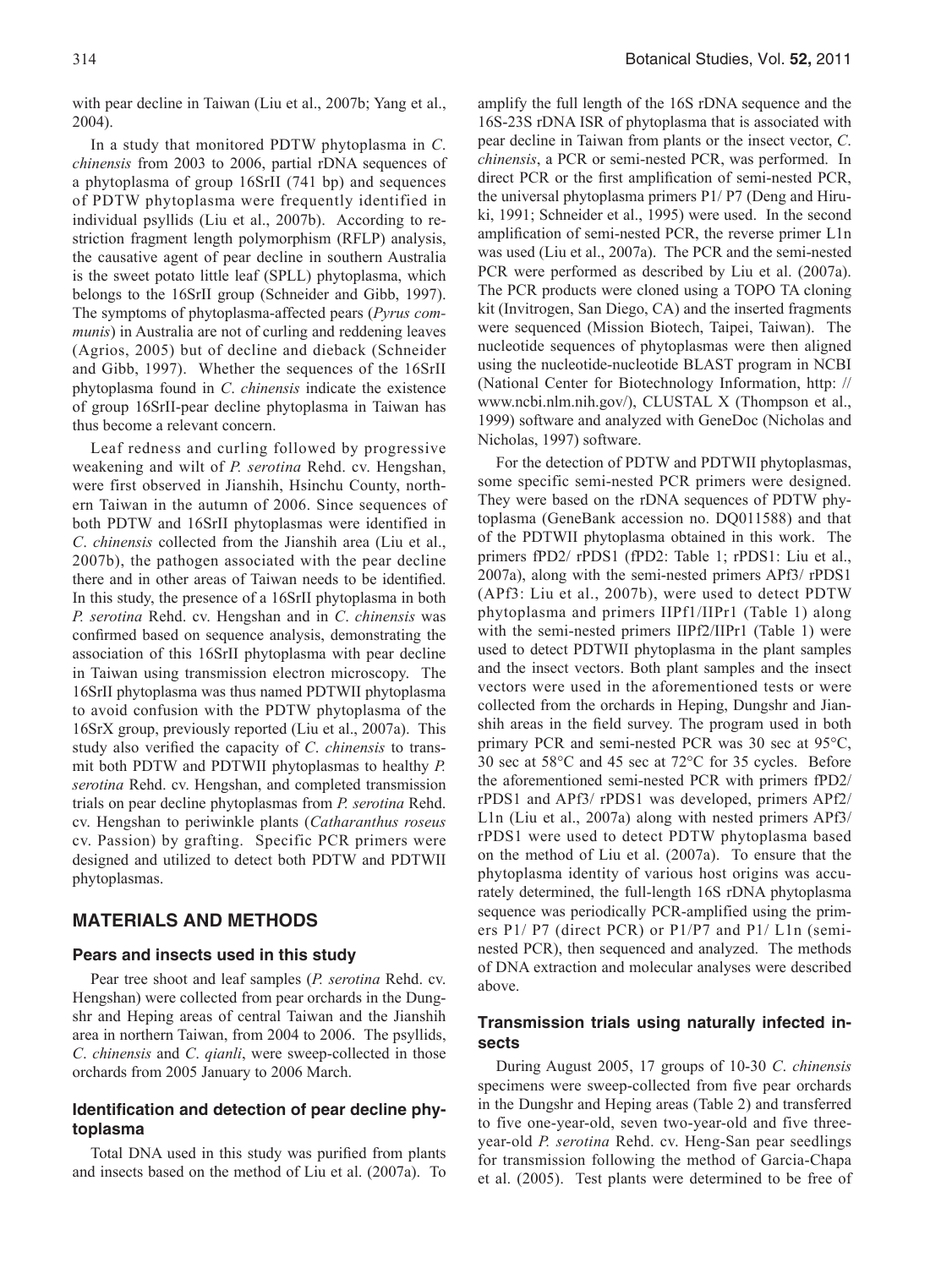| Primer            | Sequence $(5'$ to $3')$            | Source                 |
|-------------------|------------------------------------|------------------------|
| f1                | AGT GGC GAA CGG GTG AGT AA         | Lin and Lin, 1998      |
| r1                | CGT CAG TAA AGA CCC AGC AA         | Lin and Lin, $1998$    |
| P <sub>1</sub>    | AAG AGT TTG ATC CTG GCT CAG GAT T  | Deng and Hiruki, 1991  |
| P7                | CGT CCT TCA TCG GCT CTT            | Schneider et al., 1995 |
| Apf <sub>2</sub>  | GAT GAG TAC TAA GTG TTG GG         | Liu et al., 2007a      |
| Apf3              | GGG TTA AAC CAG TGC TGA AG         | Liu et al., $2007b$    |
| L1n               | CAA GGC ATC CAC TGT                | Liu et al., 2007       |
| fPD2              | AAT GAT GGA AAA ATC ATT C          | This study             |
| $r$ PDS1          | CCA AGC CAT TAT TAA TTT TTA        | Liu et al., 2007       |
| IIPf1             | <b>GCA AAT GGC GAA CCA TTT GTT</b> | This study             |
| IIPr <sub>1</sub> | CGA AGA AAA ACT TAG TTG CC         | This study             |
| IIPf <sub>2</sub> | CTA GTA AGT CAG TGG TG             | This study             |

**Table 1.** Sequences of oligonucleotide primers for PCR-based detection of PDTW and PDTWII phytoplasmas.

phytoplasma by PCR using the universal phytoplasma primers f1/ r1 (Lin and Lin, 1998) and P1/ P7 before the transmission trial was performed. Inoculated seedlings were covered individually with a cage of fine nylon gauze. Surviving psyllids were recollected 14 days after transmission and the test plants were treated with insecticides. Recollected *C*. *chinensis* psyllids were analyzed individually and the test plants were analyzed on a monthly basis from the second month after transmission, using nested or semi-nested PCR as described above. PCR products were cloned, sequenced and analyzed as described above to identify the phytoplasmas.

#### **Grafting test**

In November 2005, branches of symptomatic *P. serotina*  Rehd. cv. Hengshan collected from Heping and confirmed by PCR (described below) to be infected with PDTW or PDTWII phytoplasma, were individually grafted onto fivemonth-old healthy periwinkle plants (*Catharanthus roseus* cv. Passion). After three weeks of incubation, the leaves

| Pear sample <sup>a</sup> | Insect sources | PDTWII phytoplasma <sup>b</sup> | PDTW phytoplasma |
|--------------------------|----------------|---------------------------------|------------------|
| $ARI-1$                  | Heping No. 2   | $+$                             |                  |
| ARI-2                    | Heping No. 2   |                                 |                  |
| ARI-3                    | Heping No. 2   |                                 |                  |
| ARI-4                    | Heping No. 2   | $\qquad \qquad +$               |                  |
| ARI-5                    | Heping No. 2   | $\qquad \qquad +$               |                  |
| ARI-6                    | Heping No. 2   |                                 |                  |
| ARI-7                    | Heping No. 2   |                                 |                  |
| ARI-8                    | Heping No. 2   | $\qquad \qquad +$               |                  |
| ARI-9                    | Heping No. 2   | $\qquad \qquad +$               |                  |
| $ARI-10$                 | Heping No. 2   | $\qquad \qquad +$               |                  |
| NTU-3                    | Dungshr        | $\qquad \qquad +$               |                  |
| NTU-6                    | Heping No. 1   | $\qquad \qquad +$               |                  |
| NTU-7                    | Heping No. 2   | $^{+}$                          | $^{+}$           |
| NTU-8                    | Heping No. 3   | $\qquad \qquad +$               |                  |
| <b>NTU-14</b>            | Heping No.4    | $\qquad \qquad +$               |                  |
| <b>NTU-15</b>            | Heping No.4    |                                 |                  |
| <b>NTU-16</b>            | Heping No. 1   |                                 |                  |

<sup>a</sup> ARI, Agricultural Research Institute; NTU, National Taiwan University.

<sup>b</sup>Based on the results of the alignment and analysis of PCR-amplified sequences.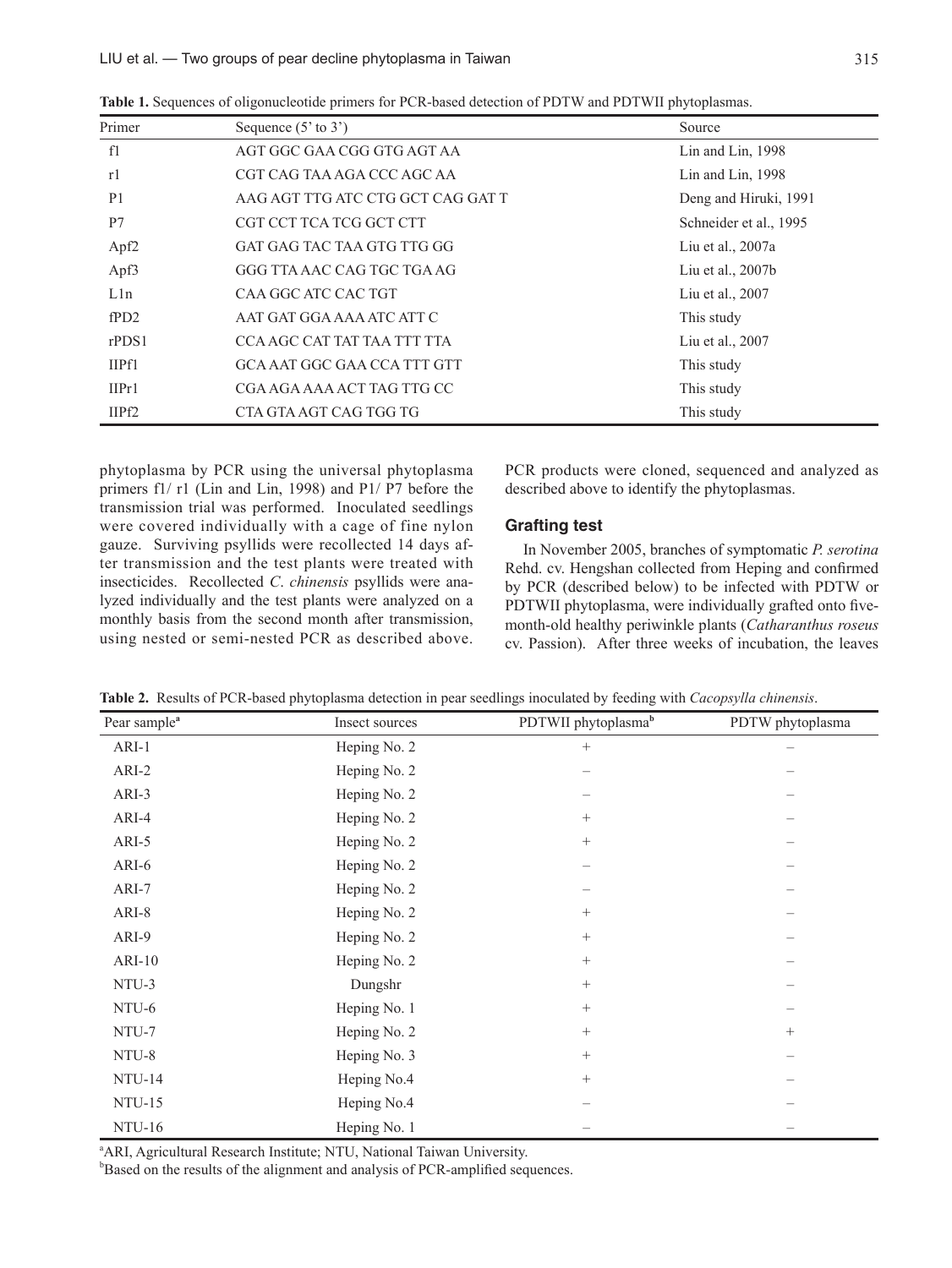of each periwinkle plant were tested for the presence of phytoplasma. This was done every two weeks using nested or semi-nested PCR as described above. PCR products were cloned, sequenced and analyzed as described above to identify the phytoplasmas.

#### **Transmission electron microscopy (TEM)**

Small samples of leaves  $(1.5 \times 3 \text{ mm})$  collected from phytoplasma-infected *P. serotina* Rehd. cv. Hengshan, were prefixed in 1% (vol/vol) glutaraldehyde in 0.1 M phosphate buffer at pH 7.0 for 24 h at 4°C, and then postfixed in 1% (vol/ vol) osmium tetroxide at room temperature for 1 h. *Cacopsylla chinensis* and *C*. *quanli* (whole body) samples were prefixed in 2.5% (vol/vol) glutaraldehyde in 0.1 M phosphate buffer at pH 7.2 for 10 min and then cut with a platinum-chrome knife to separate the head and chest from the abdomen. After fixation, the samples were rinsed in a buffer, dehydrated in ethanol and embedded in LR white resin (Agar Scientific Limited, Cambridge, U.K.). Many serial ultrathin sections of at least 80 samples from plants and insects were stained using 2% (vol/ vol) uranyl acetate and 0.4% (vol/vol) lead citrate, and then observed under a transmission electron microscope (TEM) (JEOL, JEM 1010, Philips Ltd., Eindhoven, The Netherlands) at 80 kV, as described previously (Liu et al., 2007a).

## **RESULTS**

#### **16S rDNA and 16S-23S rDNA ISR sequences of PDTW phytoplasma and PDTWII phytoplasma**

Single PCR fragments of 1,761 bp or 1,782 bp, or two PCR fragments of 1,761 bp and 1,782 bp, were amplified by semi-nested PCR with primers P1/ P7 and P1/ L1n, using various DNA templates prepared individually from *P. serotina* Rehd. cv. Hengshan or *C*. *chinensis* collected from the Jianshih area. The 1,761 bp PCR-amplified rDNA sequence underwent nucleotide-nucleotide BLAST analyses and was 100% identical to that of the crotalaria witches'-broom phytoplasma (GenBank accession no. EU650181) in the NCBI database. The 1,782 bp rDNA sequence of another PCR product was 99% identical to the rDNA sequences of group 16SrII phytoplasmas. The sequence of PDTW phytoplasma was the same as reported previously (Liu et al., 2007a), and five sequences of 16SrII phytoplasma, now called PDTWII phytoplasma, obtained from *P. serotina* Rehd. cv. Hengshan, as well as *C*. *chinensis* collected from various areas of Taiwan, were analyzed and found to be identical. The rDNA sequence of the aforementioned 1,782 bp fragment of PDTWII phytoplasma was submitted to GenBank with an accession number EF193157.

#### **Transmission trials using field-collected** *C. chinensis*

About 27% to 67% of *C*. *chinensis* psyllids from each group survived transmission. Nested PCR was used to

individually detect the recollected psyllids to identify the phytoplasma (semi-nested PCR was not then available). In PCR assays using primers APf2/L1n followed by the nested primer pair APf3/rPDS1, a 16S rDNA fragment of 780 bp was amplified. Approximately 34.3% to 62.5% of the recollected psyllids from each group had been infected by phytoplasma. However inoculated seedling symptom developments were observed repeatedly and phytoplasma was detected using the nested or semi-nested PCR monthly from the second month after transmission. The seminested PCR with primers fPD2/ rPDS1 and APf3/ rPDS1, or nested PCR with primers APf2/ L1n and APf3/ rPDs1, can amplify the 16S rDNA from PDTW phytoplasma DNA to yield a fragment of size 780 bp. The seminested PCR using primers IIPf1/ IIPr1 and IIPf2/ IIPr1 can amplify the 16S rDNA from PDTWII phytoplasma DNA to yield a fragment of size 1,015 bp. PCR-amplified sequences were first detected in the DNA templates that were prepared from seedlings NTU-3, NTU-7, and ARI-1 three months after transmission, when they still appeared symptom- free. Only the seedling NTU-7 demonstrated infection by both PDTW and PDTWII phytoplasmas; ten other seedlings were infected only by PDTWII phytoplasma, and six others were phytoplasma-free, based on PCR sequence results (Table 2).

Leaves of all 11 diseased seedlings began to exhibit the characteristic upward leaf curling symptoms of pear decline (Liu et al., 2007a) three to six months after transmission. Seedling NTU-7, co-infected by both phytoplasmas, exhibited stem die-back, leaf curling and a quick decline resulting in death after two weeks. Of the rest, three plants exhibited vein-reddening and mild leaf curling, one of which showed the characteristic downward curl associated with pear decline from the leaf tip (Seemüller, 1990, 1992). This symptom was not observed in PDTW phytoplasma-infected pears (Liu et al., 2007a). The remaining seven plants exhibited mild leaf stunting and one exhibited stem die-back and leaf curling. However, none of the ten seedlings that wereinfected only by PDTWII phytoplasma in this test exhibited the reddish foliage, which is the primary symptom of pear decline when caused by PDTW phytoplasma (Liu et al., 2007a).

#### **Grafting trial**

PCR-amplified sequences were first detected in the DNA templates that were prepared from grafted periwinkle plants 49 days after grafting. The grafted periwinkles plants began to show symptoms after two to three months. PDTWII phytoplasma-infected periwinkles showed symptoms of reduced and pale yellowish foliage, and unusually small flowers (Figure 1). PDTW phytoplasma-infected periwinkles suffered from a lack of shoot development and generally exhibited quick decline and wilting, before dying in seven to ten days. As described above, the PDTWII phytoplasma-infected or PDTW phytoplasma-infected periwinkle plants were verified based on the results of the PCR sequence analysis.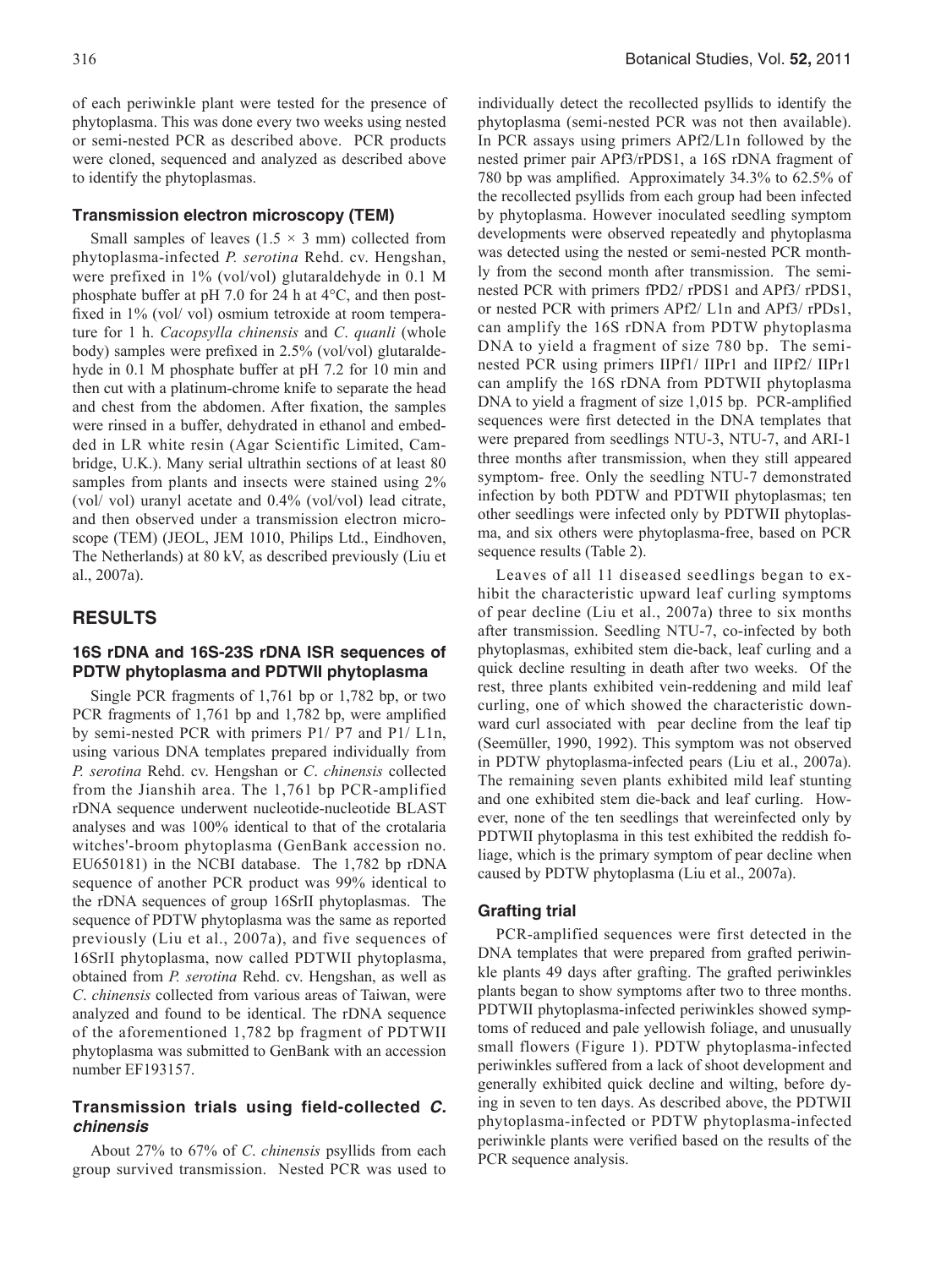

**Figure 1.** PDTWII phytoplasma-affected periwinkle, showing symptoms of small flowers, and small and pale leaves (A) and close-up photograph (B).

#### **Field detection of PDTW phytoplasma and PDTWII phytoplasma**

Semi-nested PCR using the above-mentioned groupspecific primers was also adopted for field detection of PDTW and PDTWII phytoplasmas from September, 2006. Using the DNA templates prepared from *P. serotina*  Rehd. cv. Hengshan or *C*. *chinensis* collected from the Jianshih, Heping and Dungshr orchards, PCR fragments of 780 bp and 1,015 bp were amplified from PDTW and PDTWII phytoplasma, respectively. In addition to the individual infection, a mixed infection of an individual *P. serotina* Rehd. cv. Hengshan (lanes 1, 2, 5, and 6, Figure 2) or *C*. *chinensis* by PDTW or PDTWII phytoplasma was also revealed. This is the first report that associates PDTWII phytoplasma and the previously identified PDTW phytoplasma with the pear decline in the Heping and Dungshr areas (Liu et al., 2007a).

#### **Transmission electron microscopy**

Phytoplasma particles were observed in the sieve tubes of the phloem in the ultra-thin sections of the leaves of diseased pears but not in the sieve tubes of the examined symptomless plants. Phytoplasma particles were also observed in the intestine walls close to the *C*. *chinensis* and *C*. *quanli* hemolymph.

## **DISCUSSION**

Since the causative agent of pear decline in Australia is a phytoplasma of group 16SrII (Schneider and Gibb, 1997) and the results of PCR and further sequencing studies showed that both PDTW phytoplasma of the 16SrX group and 16SrII phytoplasma were carried by *C*. *chinensis* (Liu et al., 2007b), we considered the possibility that a 16SrII phytoplasma may be associated with pear decline in Taiwan. Subsequent studies demonstrated that the PDTW phytoplasma and the 16SrII phytoplasma were

transmitted from diseased *P. serotina* Rehd. cv. Hengshan to periwinkle plants by grafting, indicating that phytoplasmas of two 16S rDNA groups inhabit infected plants and insect vectors and can serve as sources of phytoplasmas in pear orchards in Taiwan. To distinguish between the two groups of phytoplasmas that were associated with pear decline in Taiwan, the pear-decline 16SrII phytoplasma is abbreviated to "PDTWII phytoplasma".

This study also demonstrated the transmission of PDTW phytoplasma and PDTWII phytoplasma by fieldcollected *C*. *chinensis* to *P. serotina* Rehd. cv. Hengshan in a transmission trial. Psyllidae are insect vectors with high specificity of host plants and phytoplasmas, but this work demonstrated that *Cacopsylla* spp. can transmit phytoplasmas of both group 16SrII and group 16SrX simultaneously. Before this work, only aster leafhoppers and pear psyllids (*C. pyri*) had been identified as being able to transmit more than one group of phytoplasmas (Lee et al., 1998; Goodwin et al., 1999; Križanac et al., 2008). Only a very low population of the other candidate insect vector of PDTW phytoplasma, *C*. *qianli*, was maintained after 1995 in pear orchards in Taiwan, causing difficulty in the transmission trial using *C*. *qianli*. In the transmission trial with *C*. *chinensis*, the leaves of infected pear seedlings exhibited the characteristic upward curling symptom of pear decline (Liu et al., 2007a). Based on PCR detections and symptom developments during transmission trials, pear trees in Taiwan were either infected by PDTW or PDTWII phytoplasma, or co-infected by both, and their infection transmitted by *C*. *chinensis.*

All diseased pear trees in the orchards exhibited the characteristic upward leaf curling symptom along their longitudinal axes. Singly PDTWII phytoplasma-affected pear trees rarely exhibit the premature reddening of leaves that was evident in most PDTW phytoplasma-infected pear trees (Liu et al., 2007a). Some of the PDTWII phytoplasma-infected pears exhibited the characteristic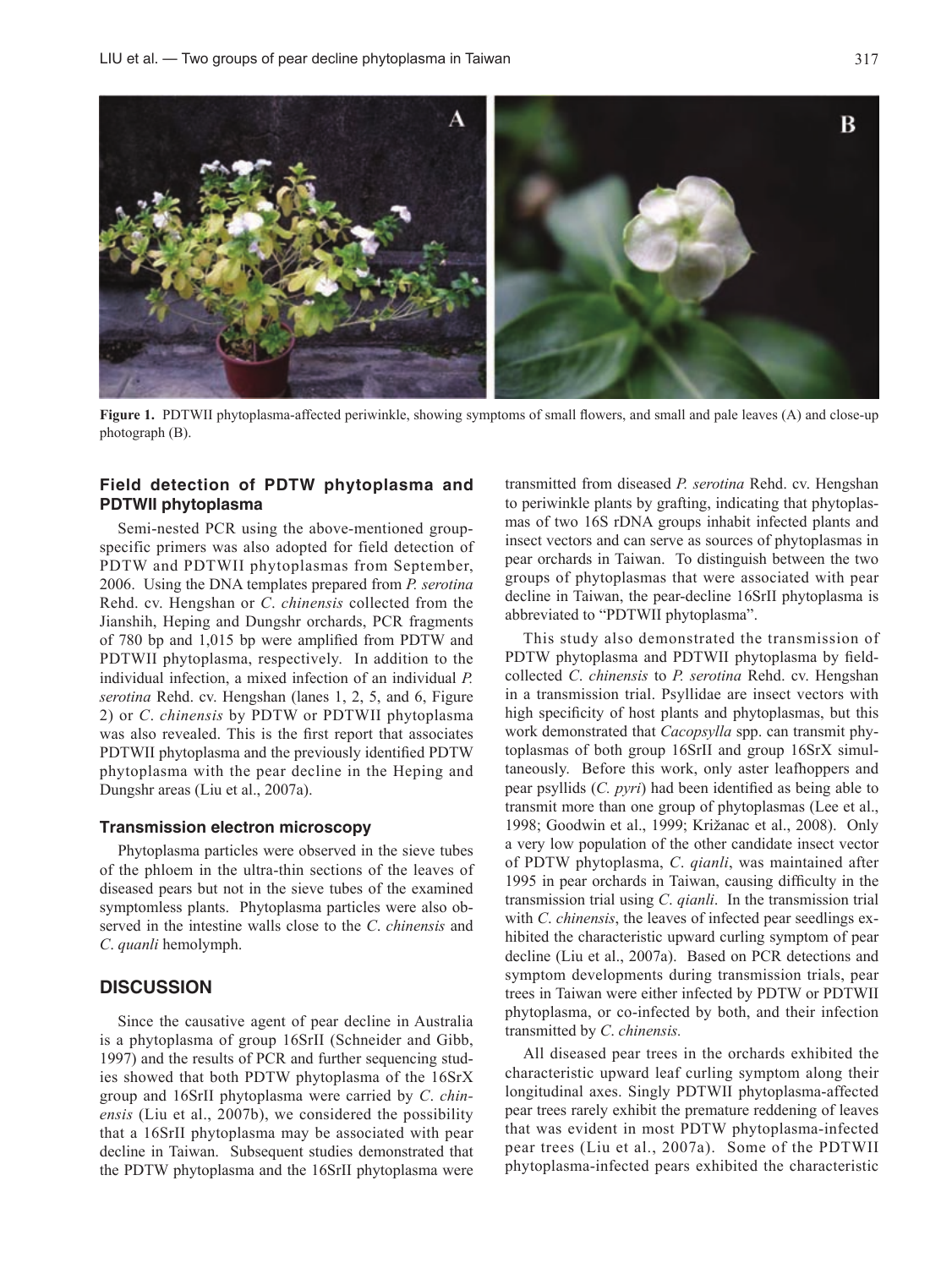

**Figure 2.** Polymerase chain reaction (PCR) amplification with PDTWII phytoplasma-specific primer IIPf2/ IIPr1 in a seminested PCR after a direct PCR using primer IIPf1/ IIPr1 (lanes 1-4), and with PDTW phytoplasma-specific primer APf3/ rPDS1 in a semi-nested PCR after a direct PCR using primer fPD2/ rPDS1 (lanes 5-8) with DNA templates prepared from: lanes 1, 2, 5,and 6, single diseased pear tree from Jianshih area; lane 3, PDTWII phytoplasma-affected periwinkle; lane 7, PDTW phytoplasma-affected pear; lanes 4 and 8, negative control without DNA template. M, GeneRuler<sup>TM</sup> 1 kb DNA ladder (Fermentas Corp., Burlington, Canada) as molecular weight standards. Sizes (in bp) of PCR products are shown on the right.

downward curling symptom of pear decline from the tips of leaves (Seemüller, 1990, 1992), which was not evident in PDTW phytoplasma-infected pears (Liu et al., 2007a). However, the pear trees that were co-infected by PDTWII and PDTW phytoplasmas exhibited symptoms such as small, sparse foliage, leaf curling, premature foliar reddening, wilting fruit and die-back.

A classification of phytoplasmas, based on the symptoms they cause in periwinkle, yields some similarities to those identified by genetic classification. However, several cases have demonstrated that phytoplasmas that are grouped by symptoms differ genetically. In this work, the pear decline phytoplasmas of group 16SrX and group 16SrII were experimentally transmitted to periwinkles and pears, and they did not cause significant distinguishable symptoms on *P. serotina* Rehd. cv. Hengshan as shown in the field (Liu et al., 2007a). Phytoplasmas associated with sweet potato witches' broom (SPWB) and peanut witches' broom (PnWB) are both group-16SrII phytoplasmas found in Taiwan and can cause witches' broom symptom in periwinkle plants (Lin and Lin, 1998). However, PDTWII phytoplasma of the same group induced symptoms of small leaves and flowers similar to those caused by sweet potato little leaf (SPLL) in Australia (Schneider and Gibb, 1997) but did not cause obvious symptom of witches' broom in the affected periwinkles. Based on the symptoms induced in periwinkle plants and on the 16S rDNA sequence analysis, PDTWII phytoplasma is considered a new strain of group II phytoplasma in Taiwan.

In field detection performed in 2001 and 2002, the rDNA sequence of the 16SrII phytoplasma had never been amplified using PCR with DNA templates that had been prepared from pear decline-infected trees in Taiwan. A new psyllid, *C*. *chinensis,* which has been identified as a carrier of PDTWII phytoplasma, invaded the central part of Taiwan in 2002, migrating to the northern part in 2004 (Yang et al., 2004). It is now the dominant pear psyllid species in Taiwan. In 2004, no phytoplasma PCR product was amplified using DNA templates that were prepared from *C*. *chinensis* or pear trees in the Jianshih area of northern Taiwan. One year after the initial discovery of *C*. *chinensis* in the Jianshih area, the rDNA sequences of both PDTW phytoplasma and PDTWII phytoplasma were for the first time amplified and sequenced using samples of *C*. *chinensis* that were collected from the same area in August, 2005. Additionally, in 2006, pear plants began to exhibit red foliage, small developing shoots and hard fruit (Liu et al., 2007b). Phytoplasma-infected *C*. *chinensis* and pear plants were then detected and identified, and both PDTW and PDTWII phytoplasma have been detected repeatedly in diseased pears and *C*. *chinensis* since then. In California and Italy, more than one group of phytoplasmas has been found in samples from PD-diseased pears (Kirkpatrick et al., 1994; Lee et al., 1995). The host range of phytoplasmas may depend on their interaction with insect vectors (Seemüller et al., 1998). Individual infection with either PDTWII phytoplasma or the previously identified PDTW phytoplasma (Liu et al., 2007a) and co-infection with both phytoplasmas was also detected in diseased pears in the Heping and Dungshr areas in central Taiwan. Since the orchard population of *C*. *qianli* has became very low in recent years, *C. chinensis* is now the dominant pear psyllid species in Taiwan. The transmission ability of *C. chinensis* for PDTW and PDTWII phytoplasma was also confirmed. We believe that psyllid *C*. *chinensis* may now be the major insect vector of PDTW and PDTWII phytoplasma in Taiwan. Psyllid *C*. *chinensis* may also be responsible for the transmission of both phytoplasmas to pear plants from the central part to the northern part of Taiwan.

In this study, phytoplasmas associated with pear decline in Taiwan were detected in PDTW-affected pear plants and psyllids using PCR and electron microscopy. Previous work using TEM found low populations of phytoplasma randomly distributed in plants (Schneider, 1977; Seemüller, 1992). The observations in this work show that the distribution of phytoplasma in *C*. *qianli* is highly centralized in abdominal intestines but is uneven in *C*. *chinensis*. Whether the propagating ability of phytoplasmas in the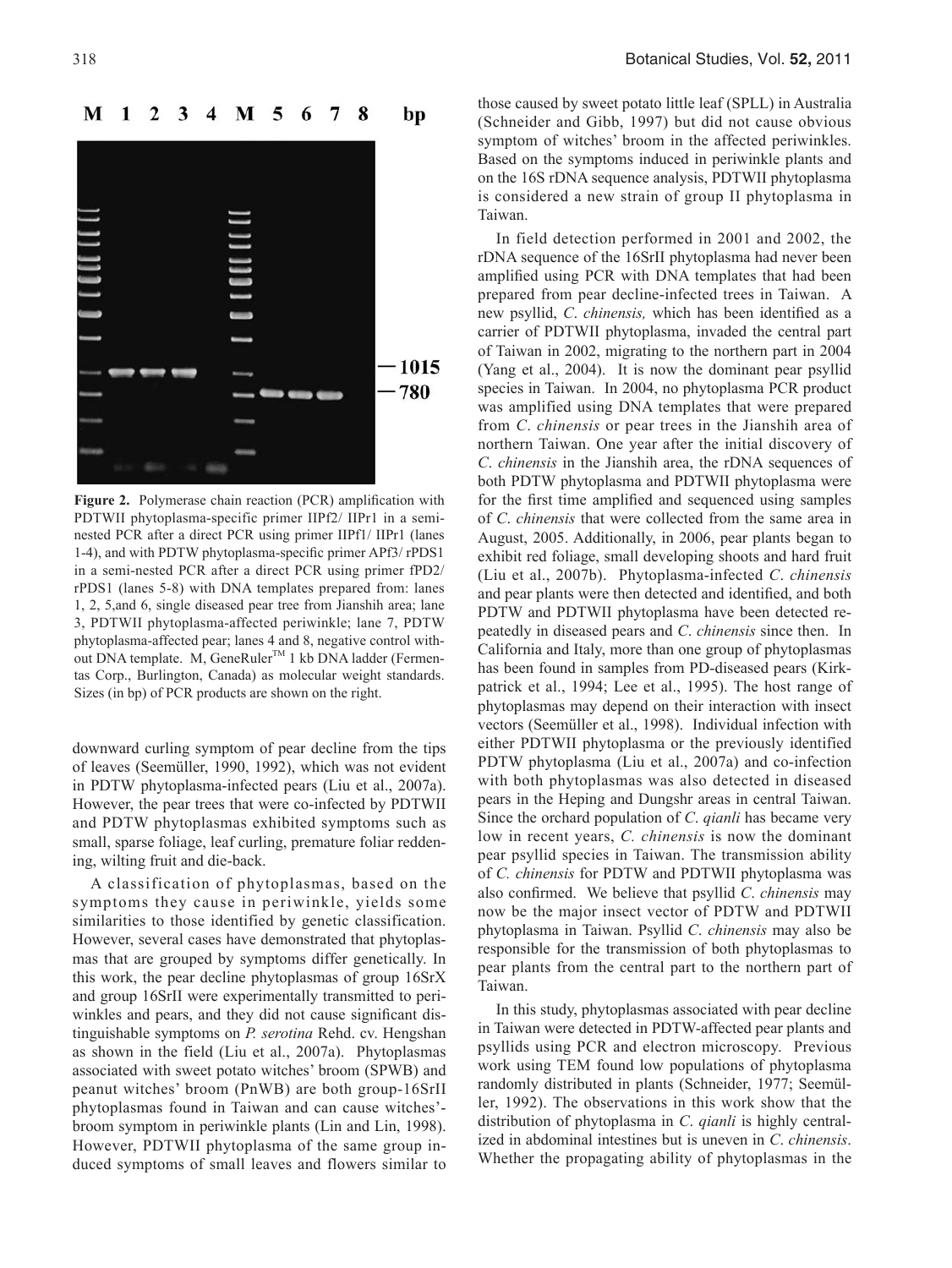two species of pear psyllids is the factor that dominates the transmission efficiency has yet to be revealed. The authors' future work will use real-time PCR to evaluate the relative concentrations of PDTW and PDTWII phytoplasma in multiplex phytoplasma-affected pear trees and insect vectors.

**Acknowledgements.** The authors would like to thank the Council of Agriculture, Taiwan, R.O.C., for financially supporting this research under project No. 97AS-14.2.3- BQ-B7(5). Dr. C. C. Chen is appreciated for helping with the field survey and for offering technical guidance regarding TEM, Dr. M. M. Yang for identifying the insects, and Dr. T. H. Hung for helpful discussions and comments on the manuscript. Ted Knoy is appreciated for his editorial assistance.

## **LITERATURE CITED**

- Agrios, G.N. 2005. *Plant pathology,* 5th edn. Academic Press, San Diego, California.
- Avinent, L., G. Llácer, J. Almacellas, and R. Torá. 1997. Pear decline in Spain. Plant Pathol. **46:** 694-698.
- Bosco, D., S. Palermo, G. Mason, R. Tedeschi, C. Marzachi, and G. Boccardo. 2002. DNA-based methods for the detection and the identification of phytoplasmas in insect vector extracts. Mol. Biotechnol. **22:** 9-18.
- Carraro, L., N. Loi, P. Ermacora, A. Gregoris, and R. Osler. 1998. Transmission of pear decline by using naturally infected *Cacopsylla pyri* L. Acta Hortic. **472:** 665-668.
- Chen, C.C., T.D. Liu, C.P. Lin, and K.C. Kuo. 2001. Comments on the disease similar to pear decline in Taiwan. Plant Pathol. Bull. **43:** 1-5.
- Chou, L. and S. Fang. 1994. New record of *Psylla qianli* (Homoptera: Psyllidae) from Taiwan. J. Agric. Res. China **43:** 467-468.
- Davies, D.L., D.J. Barbara, and M.F. Clark. 1995. The detection of MLOs associated with pear decline in pear trees and pear psyllids by polymerase chain reaction. Acta Hortic. **386:** 484-488.
- Davies, D.L., C.M. Guise, M.F. Clark, and A.N. Adams. 1992. Parry's disease of pears is similar to pear decline and is associated with mycoplasma-like organisms transmitted by *Cacopsylla pyricola*. Plant Pathol. **41:** 195-203.
- Deng, S. and D. Hiruki. 1991. Amplification of 16S rRNA genes from culturable and nonculturable mollicutes. J. Microbiol. Methods **14:** 53-61.
- Garcia-Chapa, M., J. Sabaté, A. Laviňa, and A. Batlle. 2005. Role of *Cacopsylla pyri* in the epidemiology of pear decline in Spain. Eur. J. Plant Pathol. **111:** 9-17.
- Goodwin, P.H., G.S. Mahuku, H. Liu, and B.G. Xue. 1999. Monitoring phytoplasma in populations of aster leafhoppers from lettuce fields using the polymerase chain reaction. Crop Prot. **18:** 91-99.
- Kirkpatrick, B.C., C. Smart, S. Gardner, J.L. Gao, U. Ahrens,

R. Maurer, B. Schneider, K.-H. Lorenz, E. Seemüller, N. Harrison, S. Namba, and X. Daire. 1994. Phylogenetic relationships of plant pathogenic MLOs established by 16/23S rDNA spacer sequences. IOM Lett. **3:** 228-229.

- Križanac, I., I. Mikec, Z. Budinščak, M.Š. Musić, M. Krajačić, and D. Škorić. 2008. Pomaceous fruit tree phytoplasmas and their potential vectors in Croatia. Acta Hortic. **781:**  477-482.
- Lee, I.M., A. Bertaccini, M. Vibio, and D.E. Gundersen. 1995. Detection of multiple phytoplasmas in perennial fruit trees with decline symptoms in Italy. Phytopathology **85:** 728- 735.
- Lee, I.M., D.E. Gundersen-Rindal, R.E. Davis, and I.M. Bartoszyk. 1998. Revised classification scheme of phytoplasmas based on RFLP analyses of 16S rRNA and ribosomal protein gene sequences. Int. J. Syst. Bacteriol. **48:** 1153-1169.
- Lee, I.M., Y. Zhao, R.E. Davis, W. Wei, and M. Martini. 2007. Prospects of DNA-based systems for differentiation and classification of phytoplasmas. Bull. Insectol. **60:** 239-244.
- Lemoine, J. 1991. Dépérissement du poirier. Rôle de *Psylla pyri*  dans sa dissémination. Arboric. Fruitière **442:** 28-32.
- Lin, T.C. and C.P. Lin. 1998. Evaluation of universal PCR primers for the detection of phytoplasmas. Plant Pathol. Bull. **7:** 33-42.
- Liu, H.L., C.C. Chen, and C.P. Lin. 2007a. Detection and identification of the phytoplasma associated with pear decline in Taiwan. Eur. J. Plant Pathol. **117:** 281-291.
- Liu, H.L., S.L. Liu, M.M. Yang, and C.P. Lin. 2007b. Studies on the insect vectors and ecology of pear decline in Taiwan. Plant Prot. Bull. **49:** 13-26.
- Nicholas, K.B. and H.B. Jr. Nicholas. 1997. GeneDoc: A tool for editing and annotating multiple sequence alignments. Retrieved from http://www.psc.edu/biomed/genedoc
- Schneider, B. and K.S. Gibb. 1997. Detection of phytoplasmas in declining pears in southern Australia. Plant Dis. **81:** 254- 258.
- Schneider, B., E. Seemüller, C.D. Smart, and B.C. Kirkpatrick. 1995. Phylogenetic classification of plant pathogenic mycoplasma-like organisms or phytoplasmas. *In* S. Razin and J.G. Tully (eds.), Molecular and diagnostic procedures in mycoplasmology, Vol. 1. Academic Press, San Diego, California, pp. 369-380.
- Schneider, H. 1977. Indicator hosts for pear decline: symptomatology, histopathology, and distribution of mycoplasma-like organisms in leaf veins. Phytopathology **67:** 592-601.
- Seemüller, E. 1990. Pear decline. *In* A.L. Jones and H.S. Aldwinckle (eds.), Compendium of apple and pear disease. APS Press, St. Paul, Minnesota, pp. 68-69.
- Seemüller, E. 1992. Pear decline. *In* J. Kumar, H. S. Chaube, U. S. Singh, and A. N. Mukhopadhyay (eds.), Plant diseases of international importance, Vol. 3. Prentice Hall, Eaglewood Cliffs, New Jersey, pp. 308-334.
- Seemüller, E., C. Marcone, U. Lauer, A. Ragozzino, and M. Göschl. 1998. Current status of molecular classification of